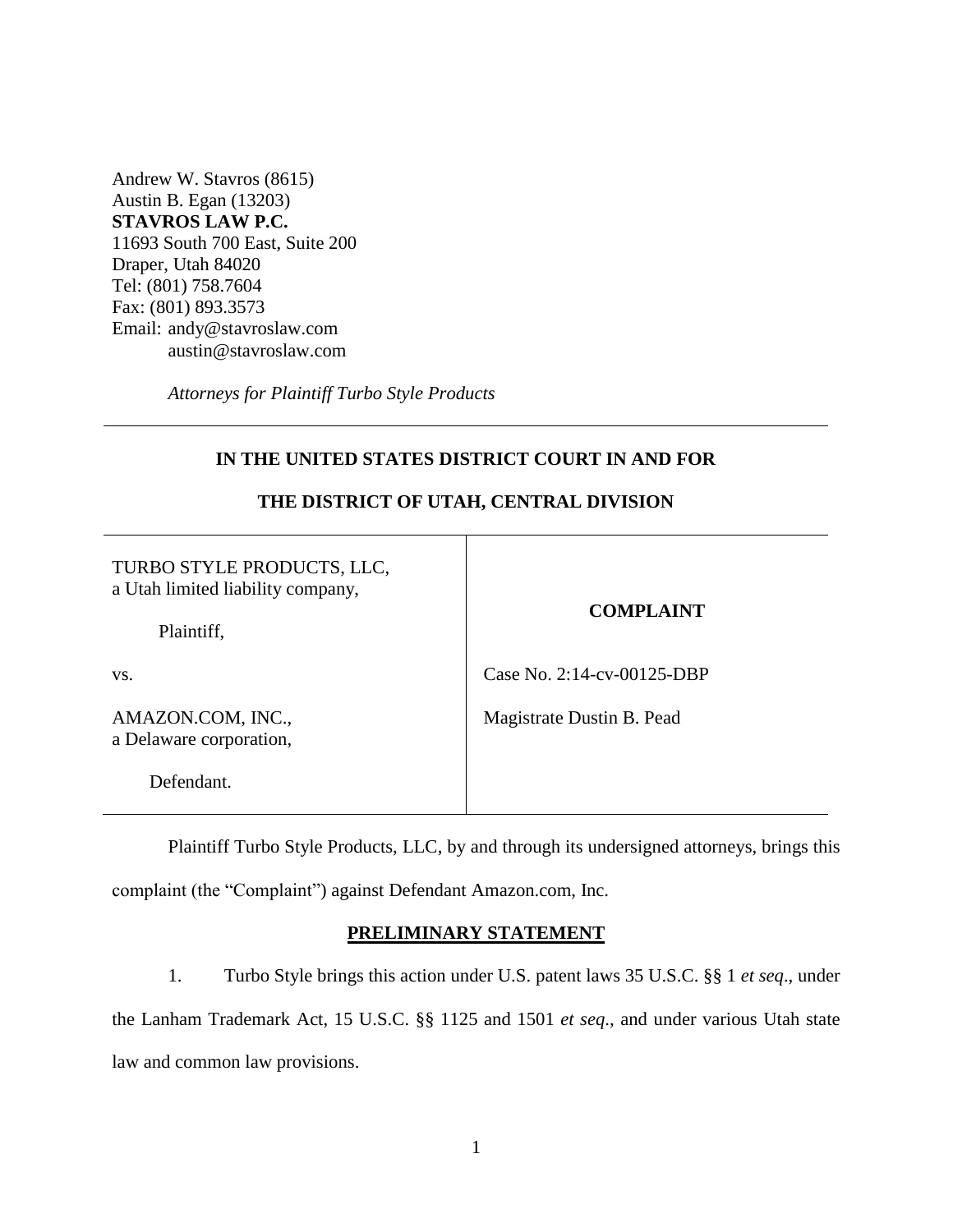#### **PARTIES, JURISDICTION, & VENUE**

2. Plaintiff Turbo Style Products, LLC ("Turbo Style" or "Plaintiff") is a limited liability company lawfully registered and existing under the laws the State of Utah. Turbo Style conducts business in Utah and its principal office is located at 2402 Lake View Ct, Park City, Utah 84060.

3. Defendant Amazon.com, Inc. ("Amazon" or "Defendant") is a corporation organized and existing under the laws of the State of Delaware with its principal place of business located in Seattle, Washington.

4. This Court has subject matter jurisdiction over Turbo Style's federal claims asserted herein pursuant to 28 U.S.C. §§ 1331 and 1338.

5. This Court has supplemental jurisdiction over Turbo Style's state law claims pursuant to 28 U.S.C. § 1367(a).

6. This Court may exercise personal jurisdiction over Amazon because Amazon has purposefully directed its business activities toward the State of Utah.

7. Amazon's contacts with Utah are substantial, continuous, and systematic, and this action is based on activities that arise out of or are related to those contacts. (Additional allegations relevant to personal jurisdiction are set forth in the general allegations that follow).

 8. This action properly lies in the District of Utah, Central Division, pursuant to 28 U.S.C. §1391(b) because claims asserted herein arose in this judicial district.

9. Accordingly, venue is proper pursuant to 28 U.S.C. § 1391.

## **GENERAL ALLEGATIONS**

#### **Turbo Style's Products and Intellectual Property**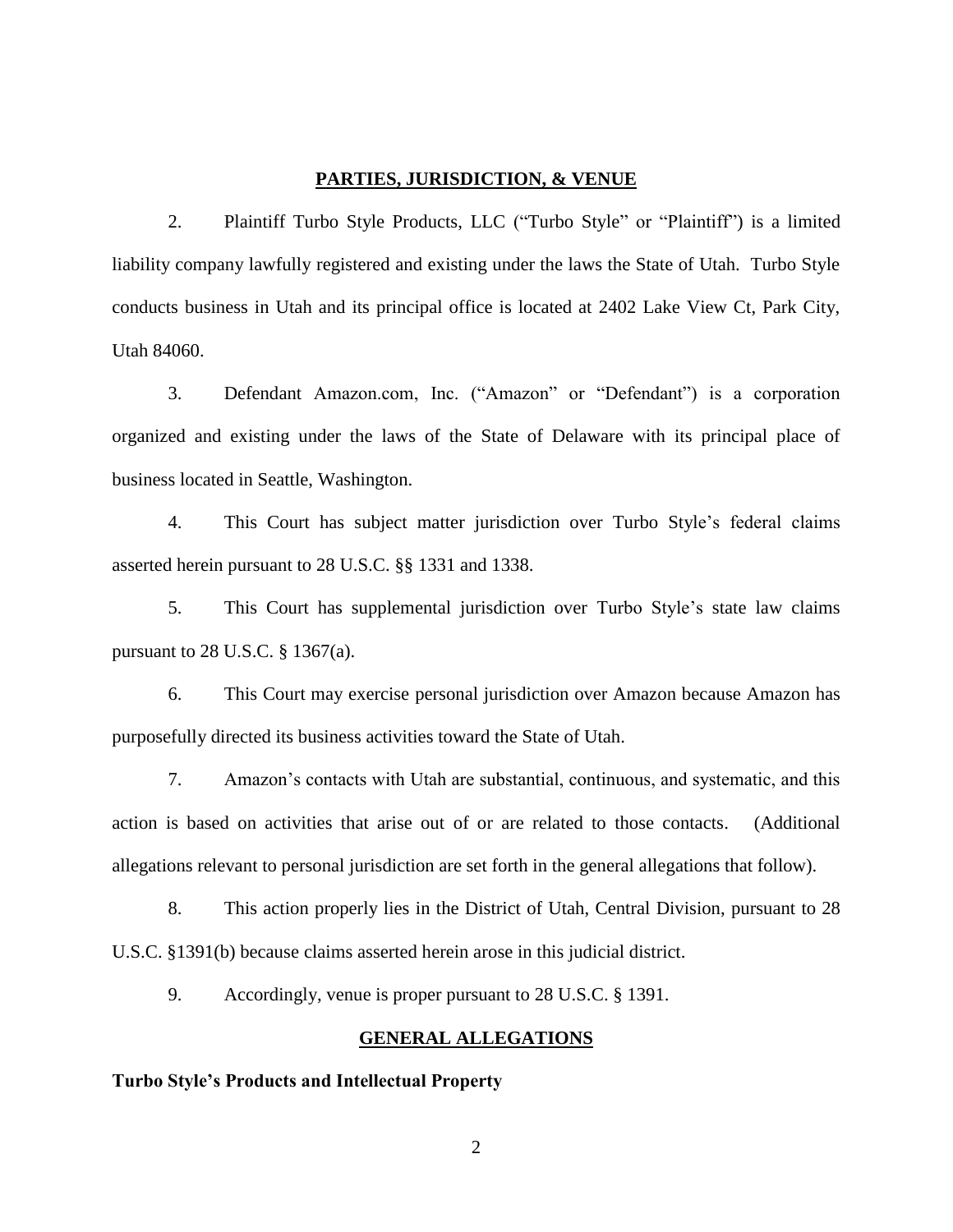10. Turbo Style is in the business of inventing, developing, manufacturing, distributing, and selling various automobile accessories.

11. Turbo Style is the owner of two design patents designated as United States Design Patent Nos. D672,917 and D675,776 (collectively the "Turbo Style Patents"). Copies of the Turbo Style Patents are attached hereto as Exhibit A. The Turbo Style Patents claim the design of an automobile headlight accessory that approximates the shape of eye lashes. The designs claimed by the Turbo Style Patents are illustrated below.

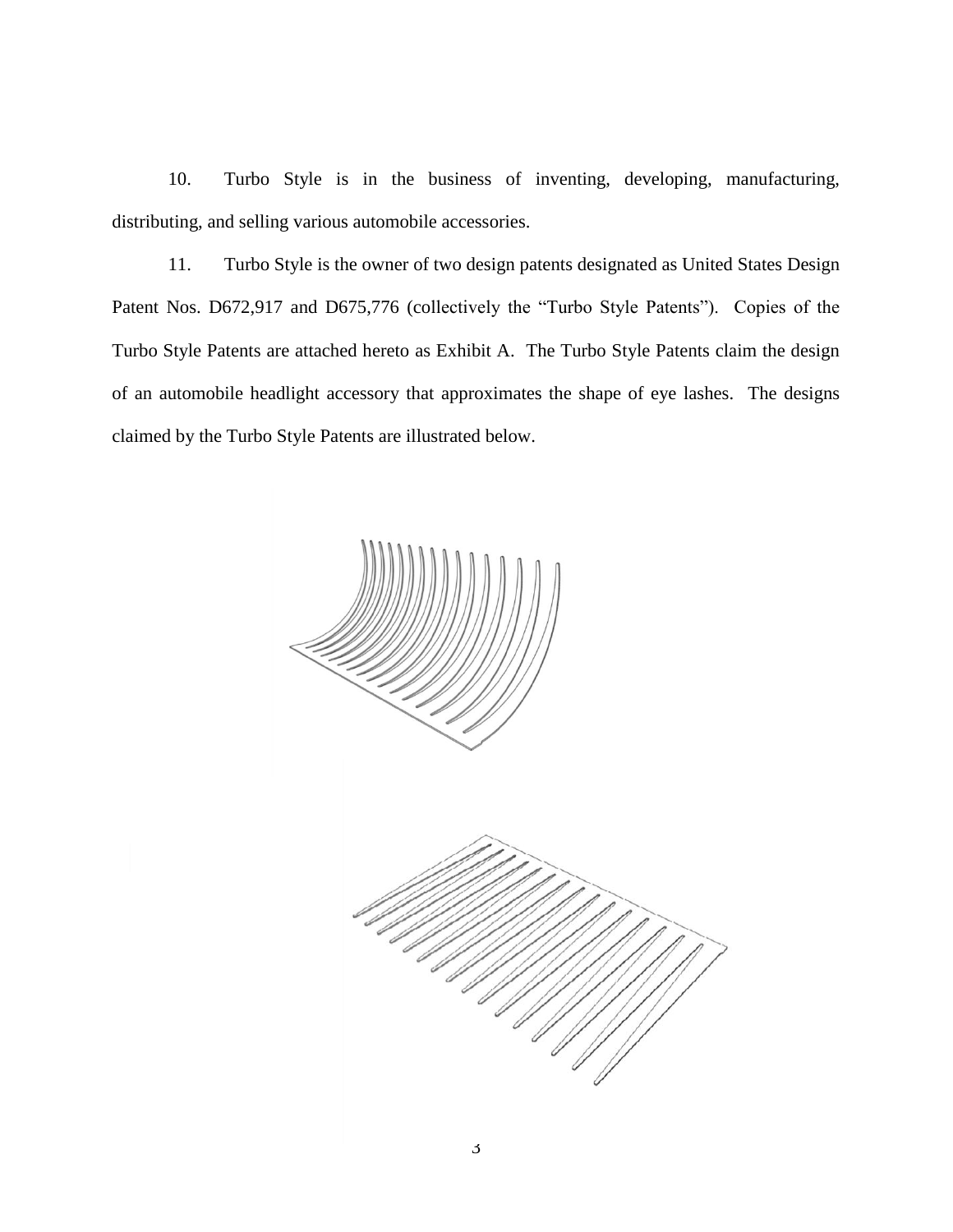12. Turbo Style manufactures, markets, and sells automobile accessory products throughout the United States, including products that approximate the shape of eyelashes and that are sold under the CARLASHES mark (the "CARLASHES Products").

13. Through the extensive sale, marketing, and distribution of the CARLASHES Products, the design and trade dress of the CARLASHES Products has become distinctive and consumers associate the design and trade dress with Turbo Style. An image of one example of the CARLASHES Products is illustrated below.



#### **Amazon.com**

14. Amazon is one of the world's largest online retailers of a wide range of products, including automobile accessories. Amazon owns, operates, maintains and controls the website [www.amazon.com.](http://www.amazon.com/)

15. Through its website, [\(www.amazon.com](http://www.amazon.com/)), Amazon sells products directly to customers all over the United States (including Utah) and throughout the word.

16. Amazon also facilitates, encourages, participates in, and permits sales between third-party sellers and customers. Third-party sellers use Amazon to list, market, sell, and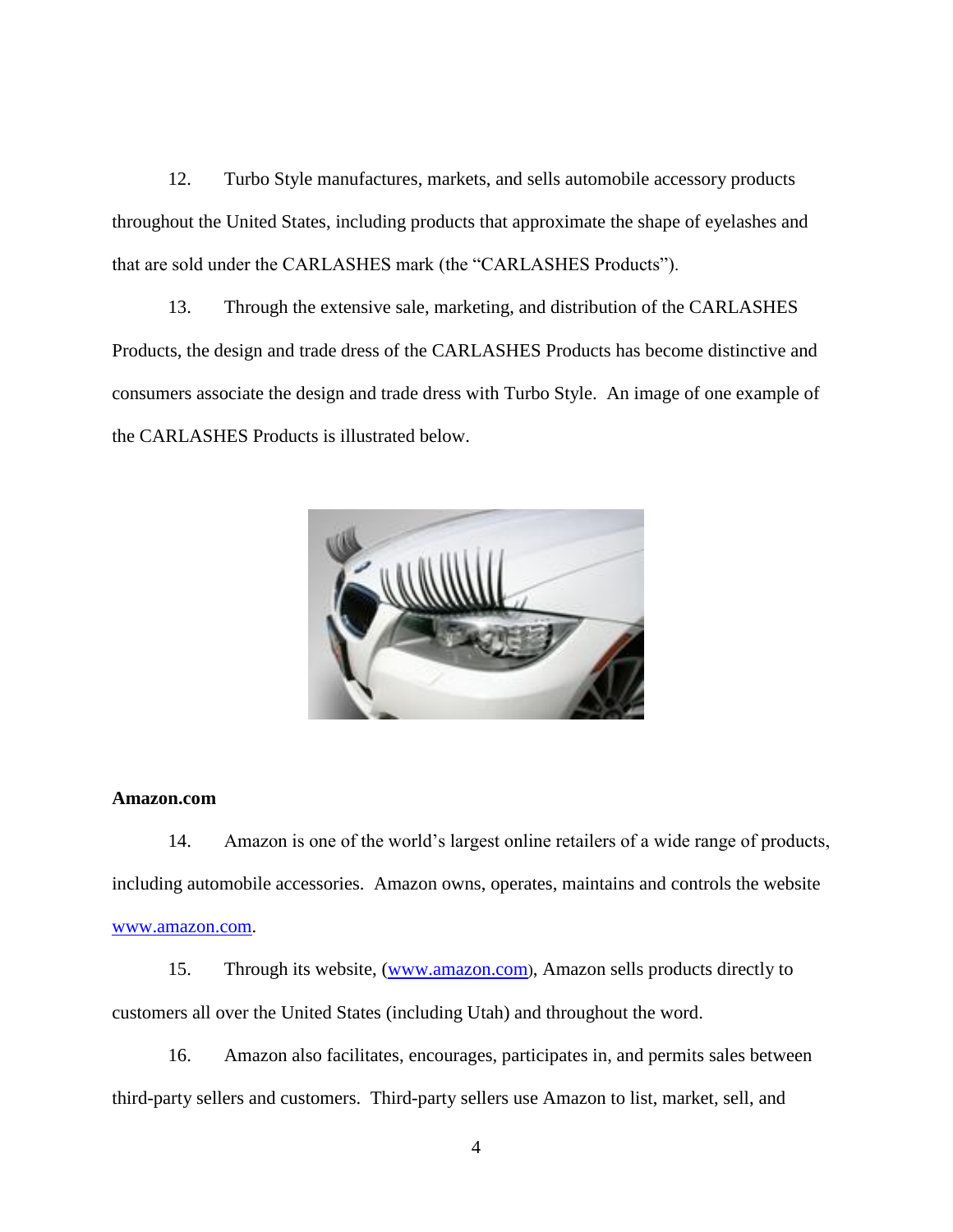distribute their products. Amazon processes payments made by customers and provides the technology and infrastructure to complete the sales between third parties and their customers.

17. Additionally, Amazon operates a fulfillment service and network (the "fulfillment service") whereby third-party sellers send their products to Amazon fulfillment centers across the United States. Upon completing a sale on Amazon.com, Amazon ships the products for the sellers and provides customer service on behalf of the sellers.

## **Amazon's Misconduct**

17. Upon information and belief, Amazon markets, sells, offers for sale, fulfills sales, distributes, and/or imports into the United States automobile accessories that infringe on the Turbo Style Patents (the "Infringing Products").

18. Upon information and belief, Amazon's continued marketing, sales, offers for sale, fulfillments of sales, distributions, and/or imports of the Infringing Products has injured, is injuring, and will continue to cause irreparable injury to Turbo Style.

19. Domestic and international third-party sellers (particularly sellers based in China) use Amazon's fulfillment service to sell products that infringe on Turbo Style's patents, trademark, and other intellectual property rights pertaining to the CARLASHES products.

20. Amazon's fulfillment service provides the technology, infrastructure, and logistics to enable the sale and shipment of products that infringe on Turbo Style's patents, trade dress, and common law rights.

21. Upon information and belief, Infringing Products have been sold on amazon.com (or through Amazon's fulfillment service) to many customers in Utah.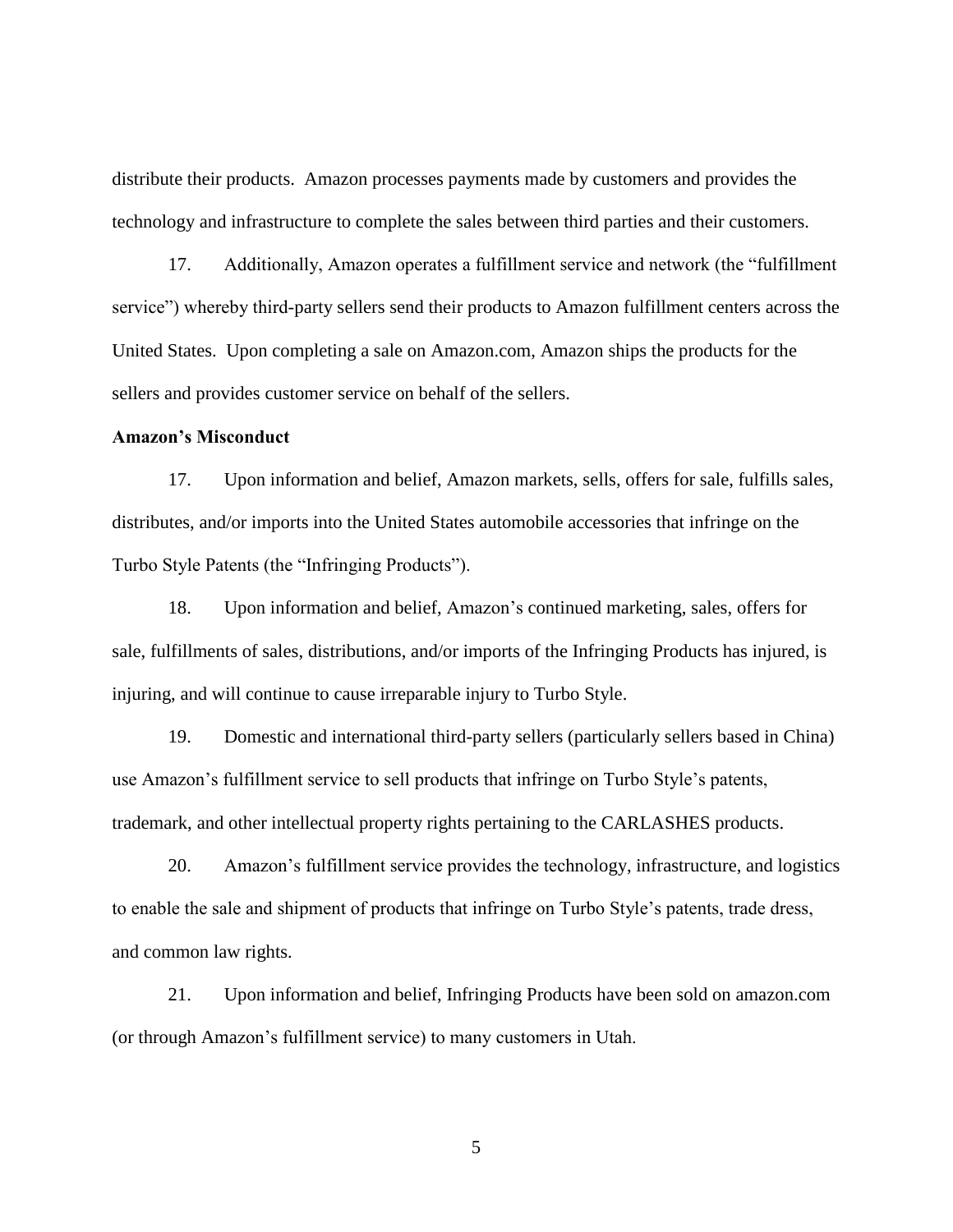22. Amazon has marketed the Infringing Products to Utah customers, offered to sell the Infringing Products to Utah customers, processed payments from Utah customers, completed sales of the Infringing Products to Utah customers, and shipped and/or distributed infringing products to Utah customers.

23. Because there are so many sellers on Amazon.com who sell and (offer to sell) infringing products, it is difficult for Turbo Style to maintain an accurate and comprehensive list of all of Amazon's infringing product listings. The list of infringing product listings will continue to change as new sellers emerge. To the best of Turbo Style's knowledge, information, and belief, the infringing product listings currently include:

Product/Seller Name

ASIN (Amazon Standard Identification Number)

eBada Group Know Deals Garden Arena Buyme-accee Annie/Bella - Gimmick World SummersonSale Bid Surpise Pengzhang19841112 Car Sticker (sells through Gimmick World) Blue Stripe Angel Beauty McCartney Kay Auto Cosmetics, LLC Redline Store (sells through Gimmick World) Promise is Promise

B000405M54Q B004Y10kP4 B005PL2AVQ Using the "Carlashes" name B007FAYBTE B004UVEGPK B004UVEGPK B00AZZQYUA

24. Additionally, upon information and belief, Amazon acted in an objectively

reckless manner with respect to Tubro Style's patent rights. Amazon has been made aware of the

infringing product listings yet has taken no action whatsoever to remove those listings.

25. On information and belief, Amazon has used, marketed, sold, offered for sale,

participated in and substantially contributed to sales, and/or imported into the United States the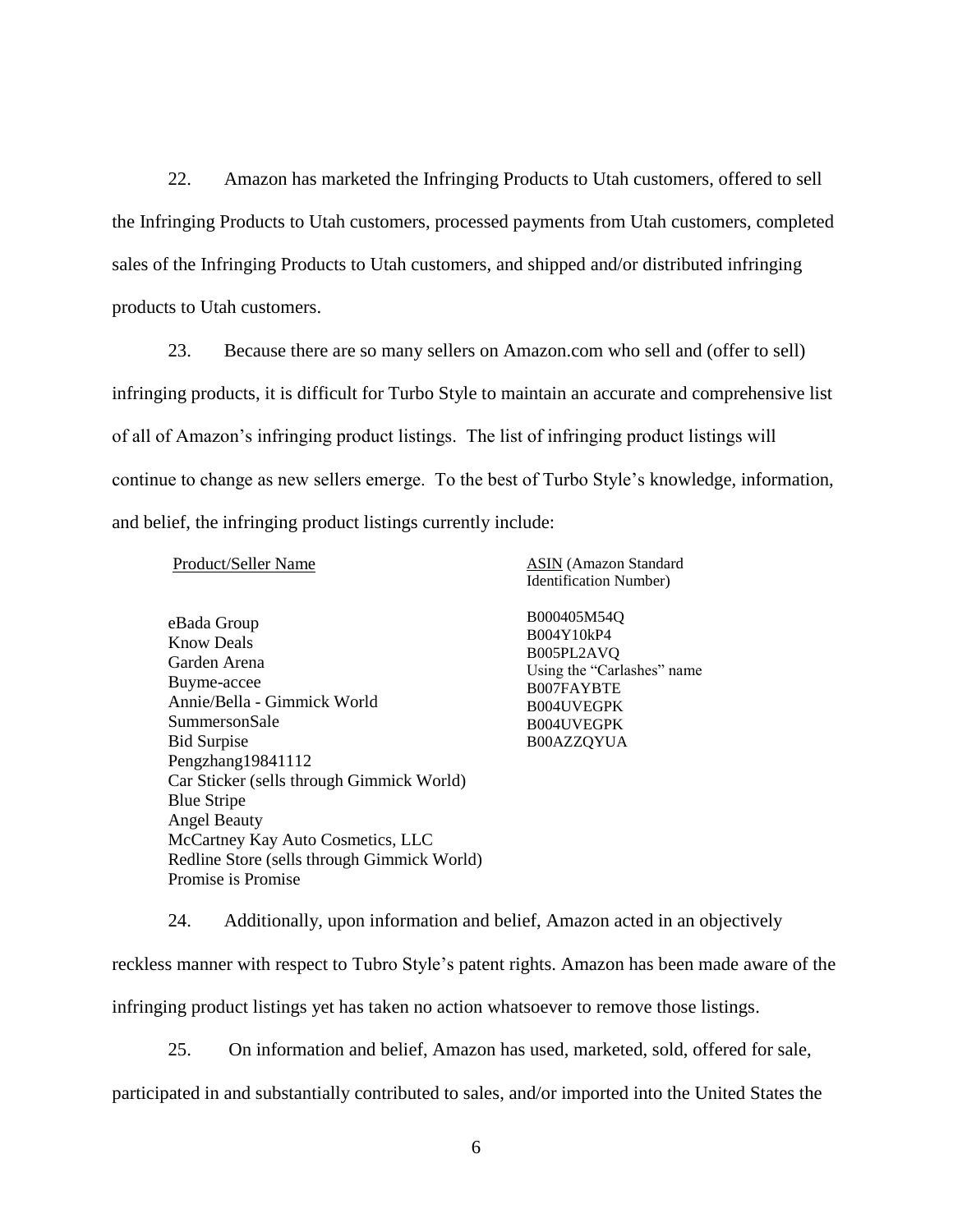Infringing Products knowing that it was highly likely that their acts would constitute infringement of a valid patent.

26. Consequently, Amazon has engaged in willful infringement of the Turbo Style Patents and Turbo Style is therefore entitled to treble damages, attorneys' fees, court costs, and prejudgment interest pursuant to 35 U.S.C. §§ 284 and 285.

27. Amazon has used, marketed, sold, offered for sale, participated in and substantially contributed to sales, and/or imported into the United States the Infringing Products which copy the trade dress of Turbo Style's CARLASHES Products.

28. Through its website and its fulfillment service, Amazon is in direct competition with Turbo Style and the Infringing Products are substantially identical to Turbo Style's CARLASHES Products.

29. Infringing Products sold on amazon.com and through Amazon's fulfillment service are marketed through identical channels of trade as those channels used by Turbo Style.

30. Infringing Products sold on amazon.com and through Amazon's fulfillment service are marketed to identical customers that Turbo style markets to.

31. Amazon has used, marketed, sold, offered for sale, participated in and substantially contributed to sales, and/or imported into the United States product designs that are confusingly similar to the CARLASHES Products.

33. The infringing product designs are likely to cause confusion or mistake as to the affiliation, connection, or association of the Infringing Products to their true manufacturer.

33. The infringing product designs are likely to cause confusion or mistake as to the affiliation, connection, or association of CARLASES Products with Turbo Style.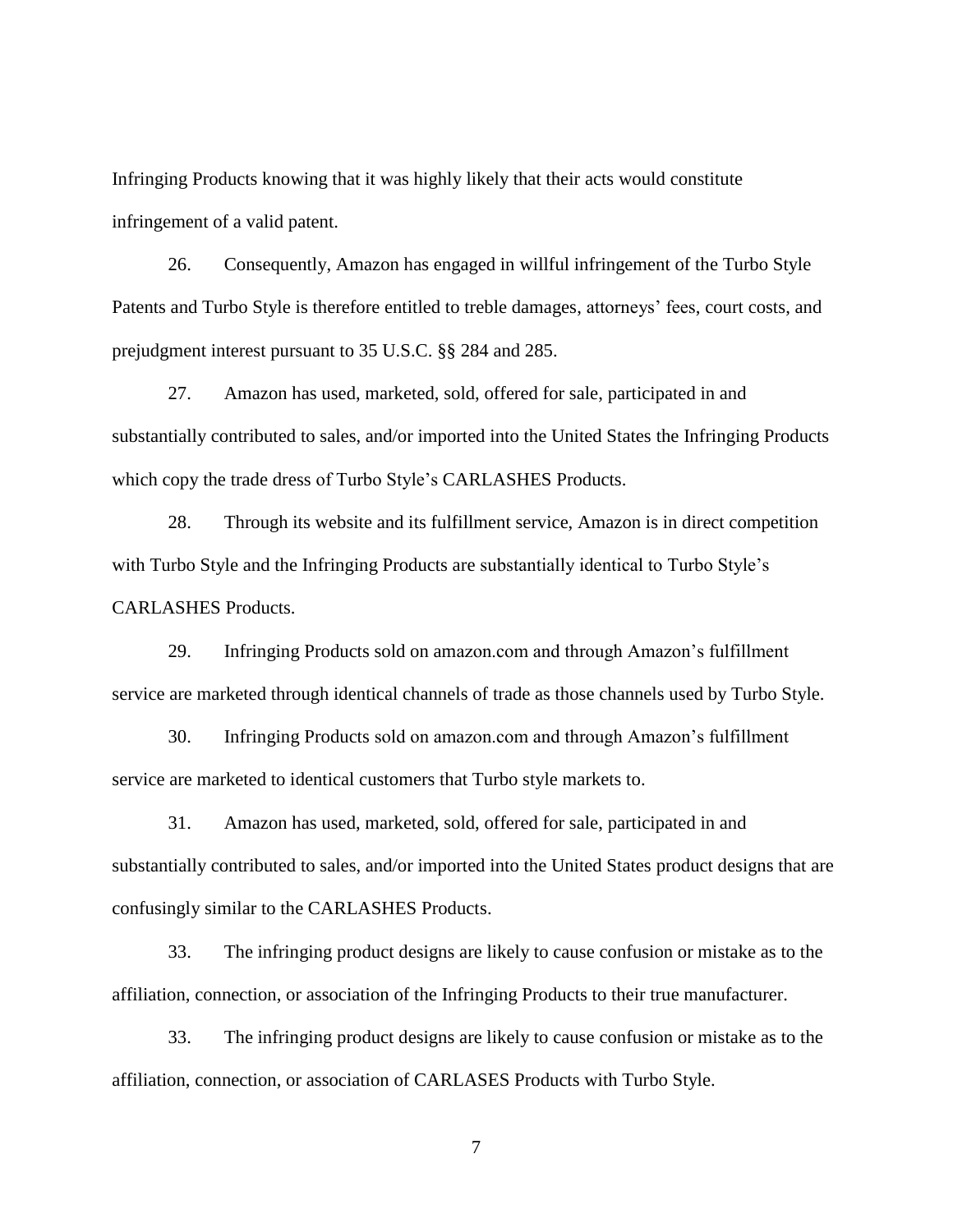34. Upon information and belief, Amazon has purposefully marketed, sold, offered for sale, distributed, and/or imported counterfeit copies of Turbo Style's CARLASHES Products.

35. Upon information and belief, and Amazon has purposefully marketed, sold, offered for sale, distributed, and/or imported products that infringe on Turbo Style's trade dress.

36. Upon information and belief, Amazon has unlawfully benefited from Turbo Style's goodwill in the marketplace by marking, selling, offering for sale, distributing, and/or importing counterfeit copies of Turbo Style's CARLASHES Products.

37. Turbo Style has been and continues to be significantly damaged by Amazon's actions. So long as Amazon continues to perform the unlawful and improper actions described in this Complaint, Turbo Style will continue to suffer irreparable harm that will not be fully compensable by money damages.

38. On September 30, 2013 and again on October 29, 2013, Turbo Style's counsel sent a notice of patent and trademark infringement to Amazon, and demanded that Amazon remove all infringing products from amazon.com. Turbo Style's September 30, 2013 notice is attached hereto as Exhibit B. Turbo Style's October 29, 2013 notice is attached hereto as Exhibit C.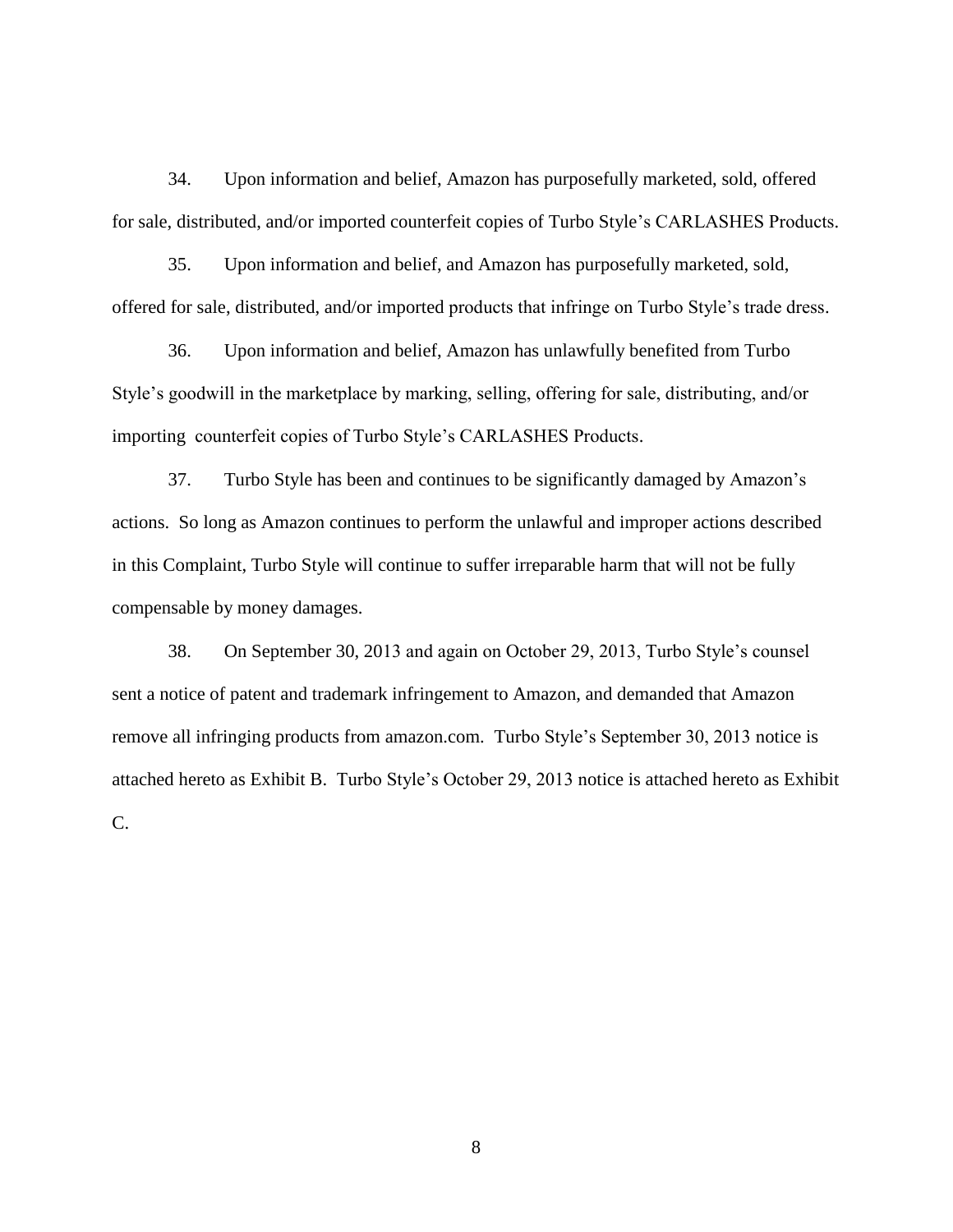## **FIRST CAUSE OF ACTION PATENT INFRINGEMENT OF THE TURBO STYLE PATENTS UNDER 35 U.S.C. § 271**

39. The preceding allegations are incorporated herein by reference.

40. Turbo Style owns the Turbo Style Patents.

41. Amazon uses, markets, sells, offers for sale, participates in, substantially contributes to sales, and/or imports into the United States automobile accessories that directly infringe on the Turbo Style Patents.

42. Turbo Style has not granted Amazon (or any third-party sellers on amazon.com) permission, license, or authorization to use the designs in the Turbo Style Patents.

43. Upon information and belief, Amazon's infringing activities have damaged Turbo Style in an amount to be proven at trial. Among other remedies, Turbo Style is entitled to its lost profits, or in the alternative, a reasonable royalty to adequately compensate Turbo Style for Amazon's infringing activities under 35 U.S.C. § 284.

44. Further, the harm to Turbo Style arising from Amazon's unlawful acts is not adequately or fully compensable by money damages. Turbo Style has suffered and continues to suffer irreparable harm and Turbo Style has no adequate remedy at law. Turbo Style will continue to suffer this Harm until Amazon's infringing conduct is preliminarily and permanently enjoined.

45. On information and belief, Amazon acted in an objectively reckless manner with regard to Turbo Style's patent rights.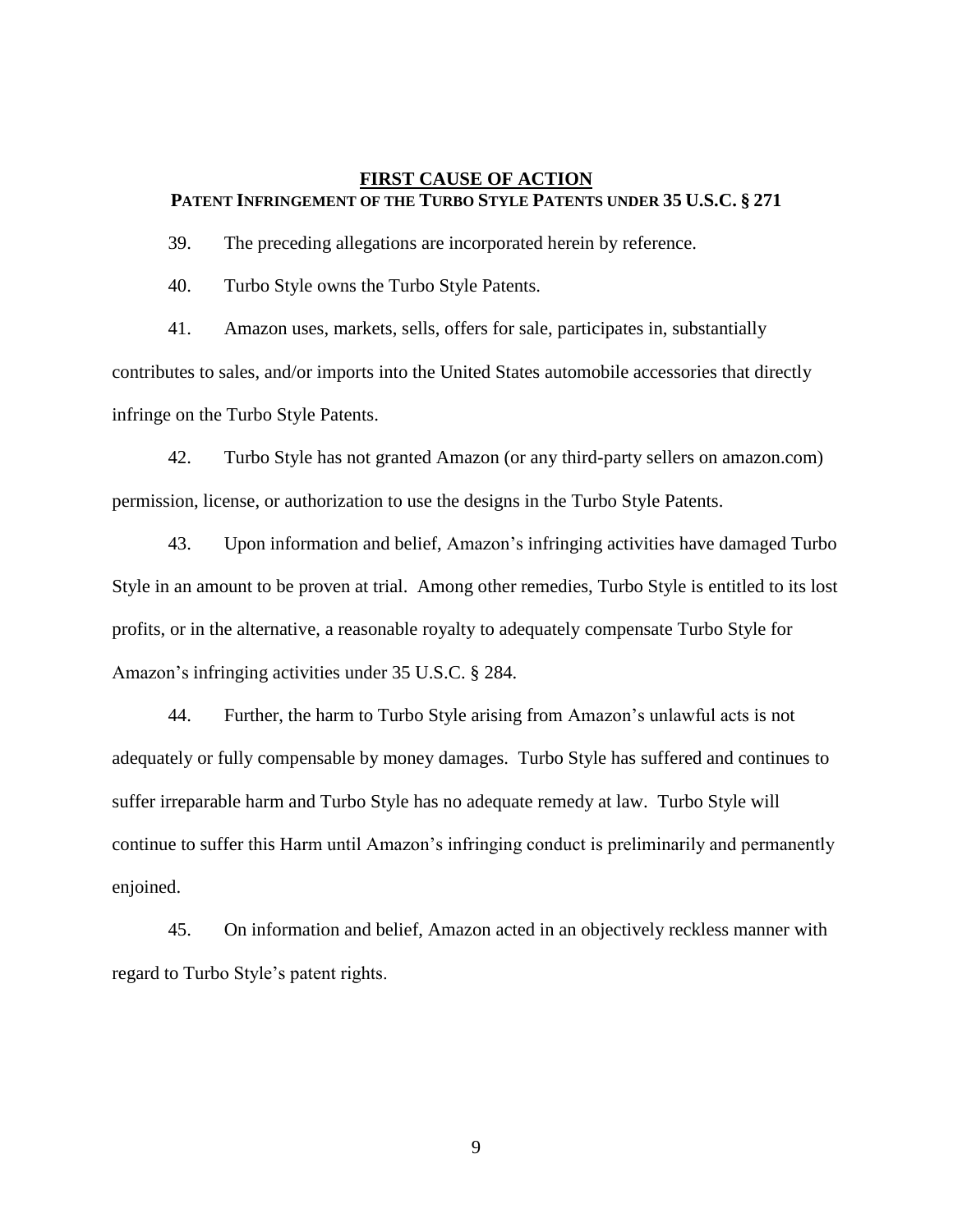46. Upon information and belief, Amazon used, marketed, sold, offered for sale, participated in and substantially contributed to sales, and/or imported into the United States the Infringing Products knowing that it was highly likely that its actions would constitute infringement of a valid patent.

47. Amazon knew or reasonably should have known that its actions were highly likely to result in the infringement of a valid patent.

48. Amazon has engaged in willful infringement of the Turbo Style Patents, and Turbo Style is therefore entitled to treble damages, attorneys' fees, costs incurred in this action, and prejudgment interest pursuant to 35 U.S.C. §§ 284 and 285.

# **SECOND CAUSE OF ACTION CONTRIBUTORY PATENT INFRINGEMENT, 35 U.S.C. § 271(C)**

49. The preceding paragraphs are incorporated herein by reference.

50. Through its website and its fulfillment service, Amazon sells, offers to sell, and/or imports the Infringing Products.

51. Amazon permits, assists, and encourages third-parties to post the Infringing Products for sale on amazon.com.

52. Amazon permits, assists, and encourages the sale of Infringing Products on amazon.com and through its fulfillment service.

53. Amazon has been made aware of multiple infringing product listings. (See Exhibits B and C).

54. Amazon has nevertheless taken no action to prevent the marketing, sale, offer for sale, and/or importation of the Infringing Products.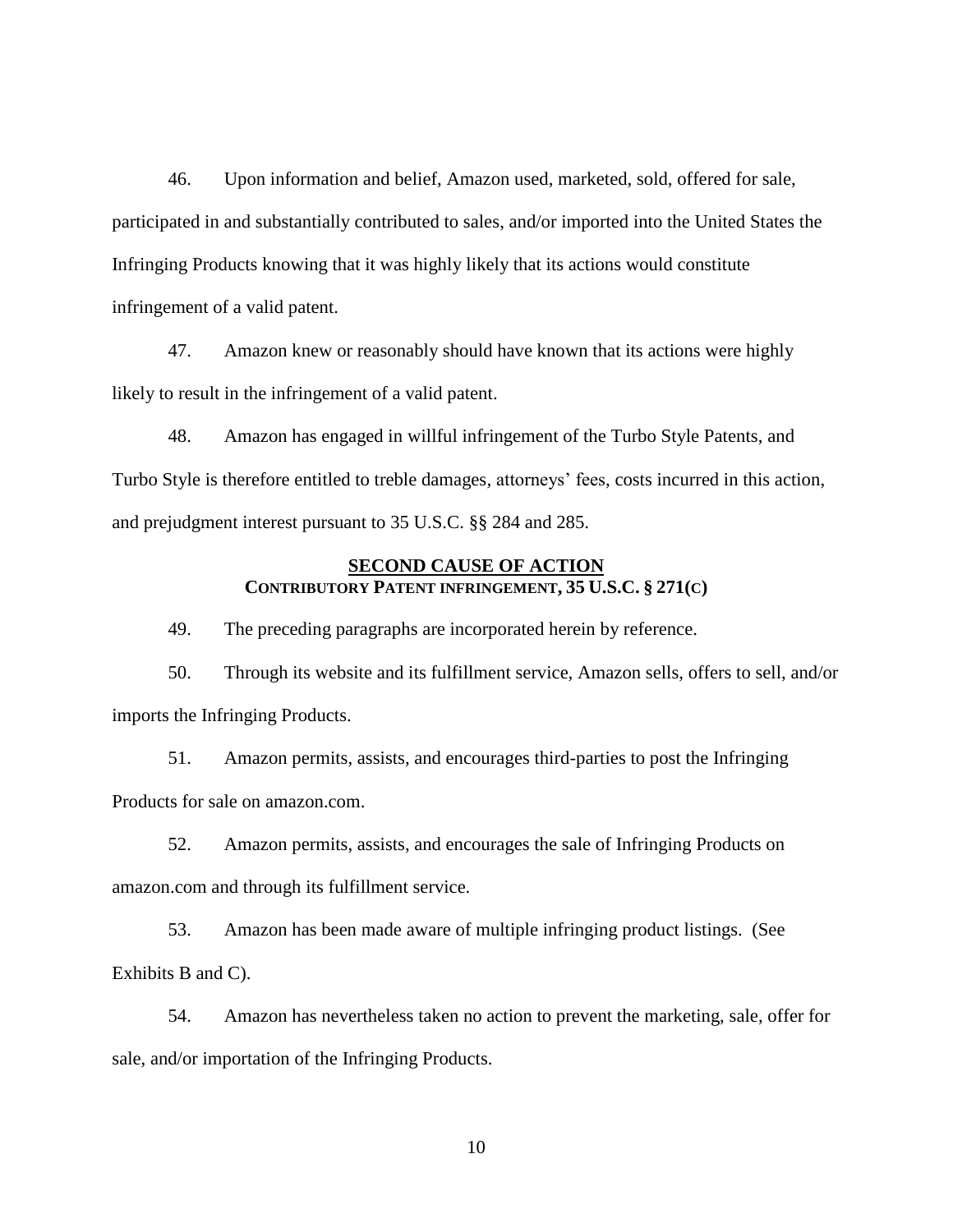55. The Infringing Products are not a staple or article suitable for any substantial noninfringing use.

#### **THIRD CAUSE OF ACTION**

# **TRADE DRESS INFRINGEMENT AND UNFAIR COMPETITION, 15 U.S.C. § 1125(A) AND COMMON LAW**

56. The preceding allegations are incorporated herein by reference.

57. The trade dress design features associated with the Turbo Style CARLASHES Products are indicative of Turbo Style and its automobile accessories, are inherently distinctive, and have acquired secondary meaning with the consuming public.

58. The Infringing Products use design features that are likely to cause confusion or mistake, or to deceive as to the affiliation, connection, association, origin, sponsorship, or approval of their goods and commercial activities in light of Turbo Style's trade dress.

59. By engaging in the activities set forth herein, Amazon has infringed Turbo Style's trade dress and is liable for unfair competition under 15 U.S.C. § 1125(a)(1)(A) and under the common law.

60. Turbo Style has suffered actual damages as a result of Amazon's trade dress infringement and unfair competition in an amount to be proven at trial.

61. Additionally, the harm to Turbo Style arising from Amazon's acts is not fully compensable by money damages. Turbo Style has suffered and continues to suffer irreparable harm. Turbo Style has no adequate remedy at law and the harm to Turbo Style will continue until Amazon's conduct is preliminarily and permanently enjoined.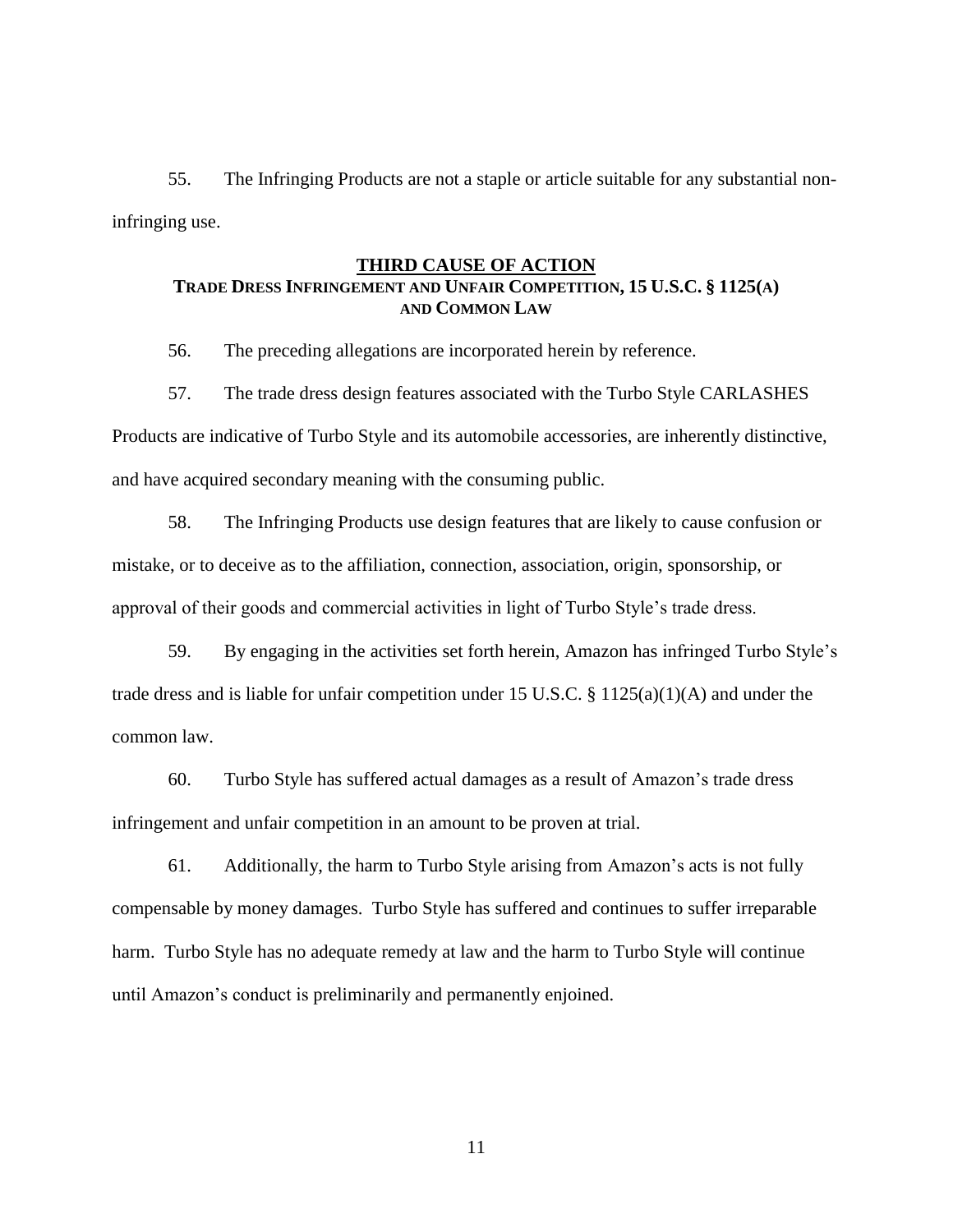62. Amazon's continued use, marketing, sale, and offers for sale of Turbo Style's trade dress is willful and intentional. As a result, Turbo Style is also entitled to treble damages, attorneys' fees, and costs.

# **FOURTH CAUSE OF ACTION CONTRIBUTORY TRADE DRESS INFRINGEMENT**

63. The preceding allegations are incorporated herein by reference.

64. On its website and through it fulfillment service, Amazon continues to provide the technology, infrastructure, and logistics to enable the sale and shipment of products that infringe on Turbo Style's patents, trade dress, and common law rights.

65. Amazon owns, operates, controls, and maintains its website and its fulfillment service.

66. Amazon has complete control over product listings on its website and has complete control over its fulfillment centers.

67. Despite being alerted to infringing product listings on its website (see Exhibits B and C), Amazon knowingly continues to facilitate, encourage, permit and assist third parties to sell products that infringe on Turbo Style's trade dress.

68. Turbo Style has suffered actual damages as a result of Amazon's contributory trade dress infringement in an amount to be proven at trial.

69. Additionally, the harm to Turbo Style arising from Amazon's acts is not fully compensable by money damages. Turbo Style has suffered and continues to suffer irreparable harm. Turbo Style has no adequate remedy at law and the harm to Turbo Style will continue unless Amazon's conduct is preliminarily and permanently enjoined.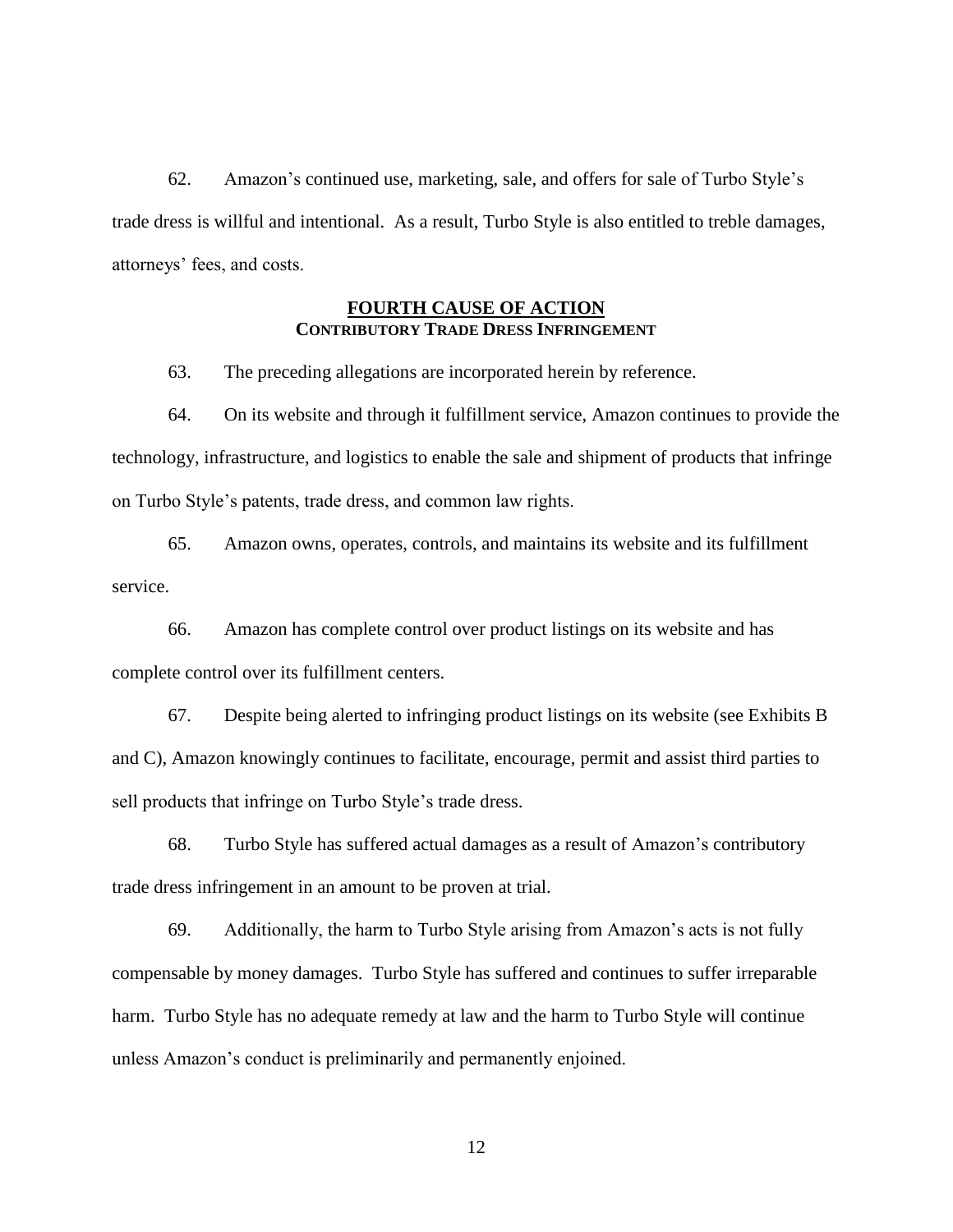# **FIFTH CAUSE OF ACTION VICARIOUS TRADE DRESS INFRINGEMENT**

70. The preceding paragraphs are incorporated herein by reference.

71. Amazon, the third parties that sell infringing products on amazon.com, and the third parties that sell infringing products through Amazon's fulfillment service all have authority to bind one another in transactions with customers.

72. Amazon and these third-party sellers exercise joint ownership or control over the marketing, sale, offers for sale, and/or distribution of products that infringe on Turbo Style's trade dress.

73. Amazon knowingly facilitates, encourages, permits and assists the third-party sellers to enable the sale and delivery of products that infringe on Turbo Style's trade dress.

74. Amazon has the authority and ability to remove infringing product listings from its website but has failed to do so, despite Turbo Style's requests.

75. Amazon has the authority and ability to stop the fulfillment of sales of the Infringing Products, but has failed to do so, despite Turbo Style's requests.

76. Turbo Style has suffered actual damages as a result of Amazon's vicarious trade dress infringement in an amount to be proven at trial.

77. Additionally, the harm to Turbo Style arising from Amazon's acts is not fully compensable by money damages. Turbo Style has suffered and continues to suffer irreparable harm. Turbo Style has no adequate remedy at law and the harm to Turbo Style will continue until Amazon's conduct is preliminarily and permanently enjoined.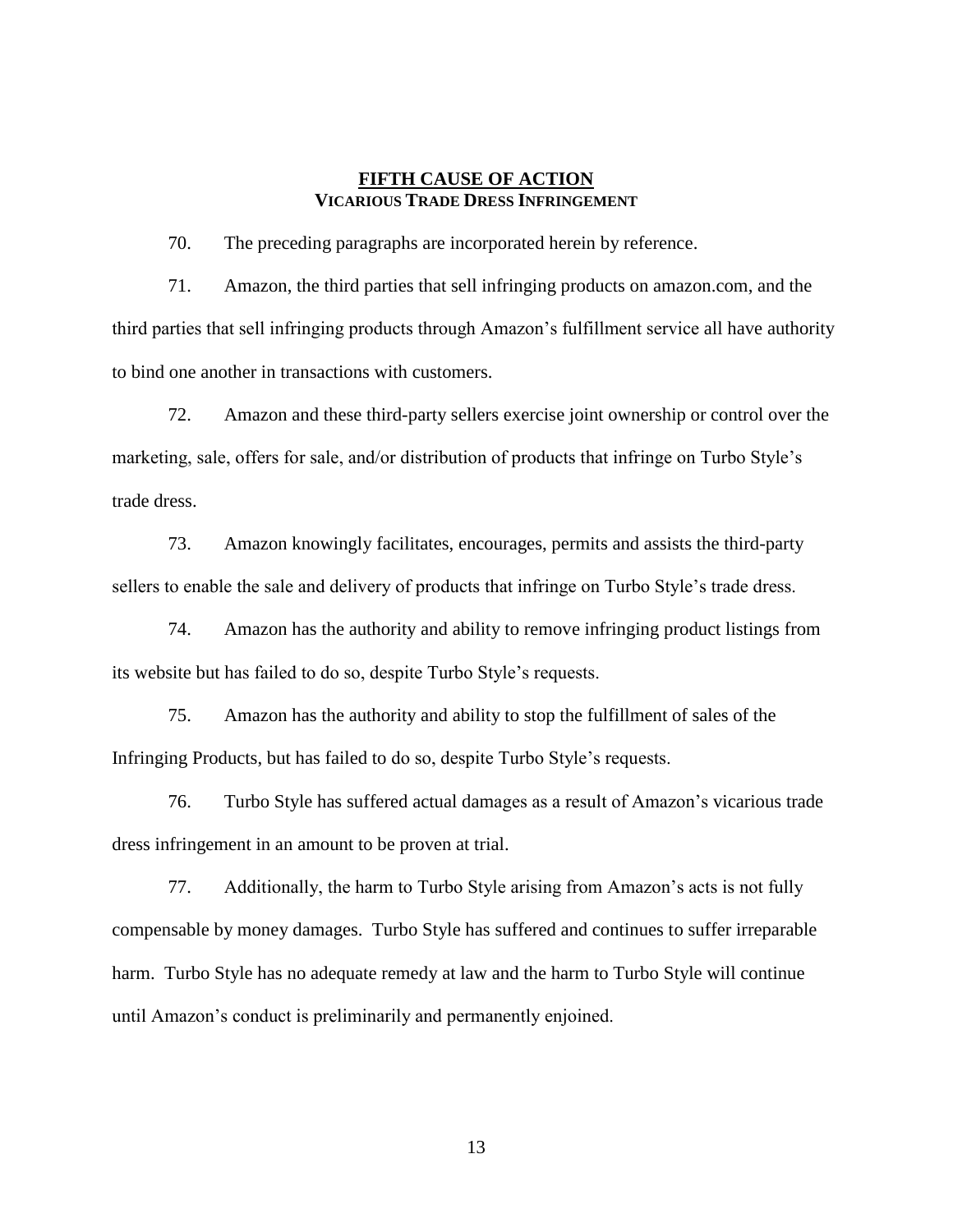# **SIXTH CAUSE OF ACTION COUNTERFEITING, 15 U.S.C. § 1117**

78. The preceding paragraphs are incorporated herein by reference.

79. On its website and through its fulfillment service, Amazon markets, sells, offers for sale, distributes, and/or imports counterfeit copies of Turbo Style's CARLASHES Products.

80. The counterfeit copies sold, offered for sale, distributed, and/or imported by

Amazon are counterfeit products pursuant to 15 U.S.C. § 1117.

81. Turbo Style has been and continues to be irreparably harmed by Amazon's unlawful counterfeiting.

82. Turbo Style should be awarded damages in amount to be determined at trial.

83. Amazon's counterfeiting was done willfully. Turbo Style is therefore entitled to treble damages, statutory damages, attorneys' fees, and court costs.

# **SEVENTH CAUSE OF ACTION UNFAIR COMPETITION, UTAH CODE ANN. § 13-5A-103, UTAH CODE ANN. § 13-5- 14, AND/OR UTAH COMMON LAW**

84. The preceding paragraphs are incorporated herein by reference.

85. Turbo Style owns the Turbo Style Patents.

86. Amazon has engaged in unfair competition by infringing on the Turbo Style

Patents.

87. Amazon uses, markets, sells, offers for sale, and/or imports into the United States

automobile accessories that infringe the Turbo Style Patents.

88. Amazon has also engaged in unfair methods of competition by infringing Turbo

Style's trade dress.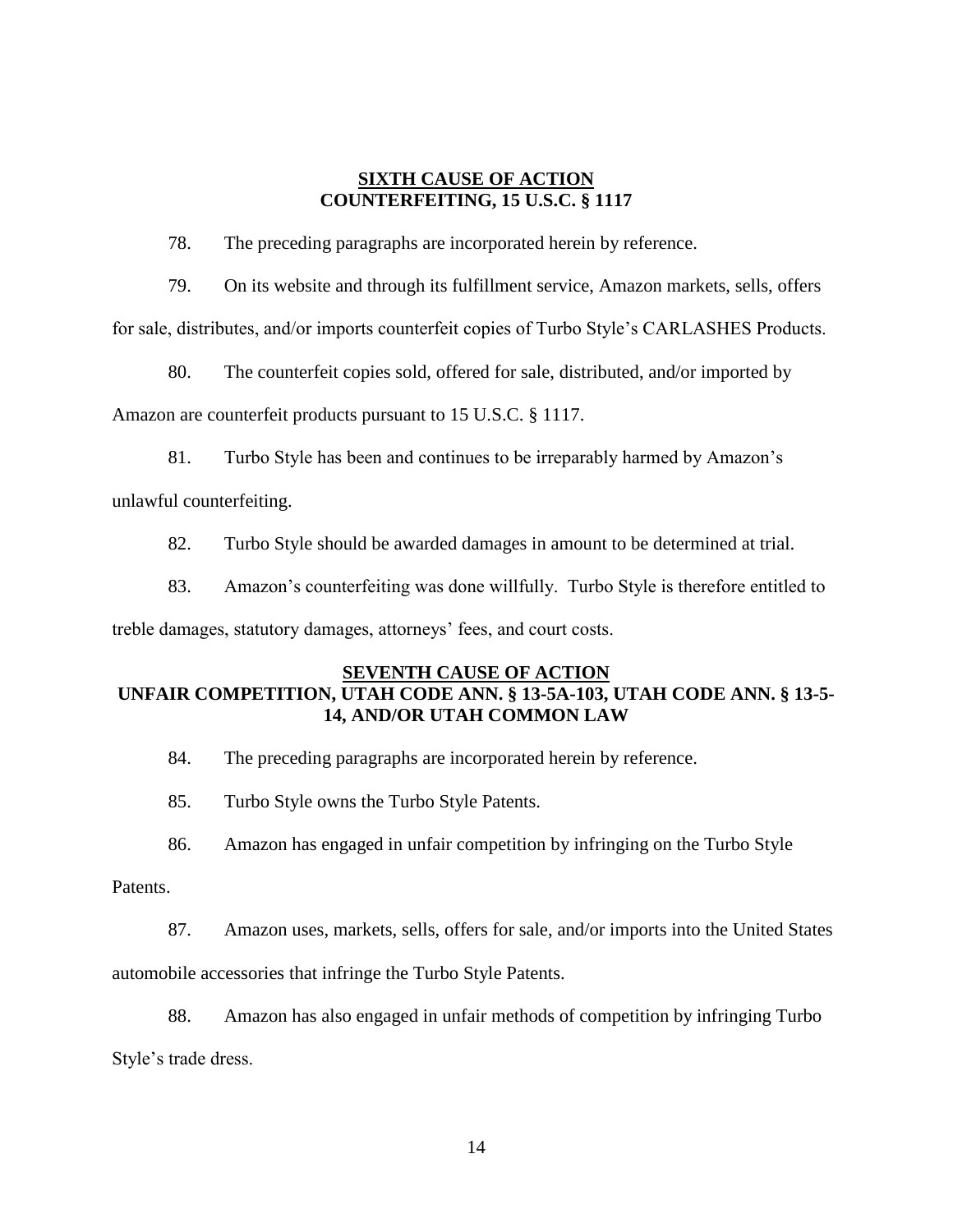89. Turbo Style has been injured by Amazon's unfair competition. Customers are buying the Infringing Products on amazon.com and through Amazon's fulfillment service.

90. By engaging in the actions described herein, Amazon has engaged in unfair competition under Utah Code Ann. § 13-5A-103, Utah Code Ann. § 13-5-14, and/or Utah Common Law.

91. Turbo Style has suffered actual damages as a result of Amazon's unfair practices in an amount to be proven at trial.

92. The harm to Turbo Style caused by Amazon's conduct is not adequately or fully compensable by money damages. Turbo Style has suffered and continues to suffer irreparable harm and has no adequate remedy at law. The harm to Turbo Style will continue unless Amazon's unfair and unlawful conduct is preliminarily and permanently enjoined.

93. Turbo Style should also be awarded its attorneys' fees and court costs.

#### **CONCLUSION & REQUEST FOR RELIEF**

WHEREFORE, based on the foregoing, Plaintiff Turbo Style Products, LLC respectfully requests a judgment from the Court as follows:

- (1) Amazon has directly and willfully infringed the Turbo Style Patents;
- (2) Amazon is liable for contributory infringement of the Turbo Style Patents;
- (3) Amazon has engaged in direct, contributory, and vicarious trade dress infringement;
- (4) Amazon has engaged in the willful counterfeiting of Turbo Style's products;
- (5) Amazon has engaged in unfair competition pursuant to Utah Code Ann. § 13-5A-103, Utah Code Ann. § 13-5-14, and/or Utah common law;
- (6) Preliminary and permanent injunctive relief enjoining Amazon, its officers, directors, principals, agents, employees, successors and assigns, and all others aiding, abetting, or acting in concert or active participation therewith, from directly or indirectly infringing